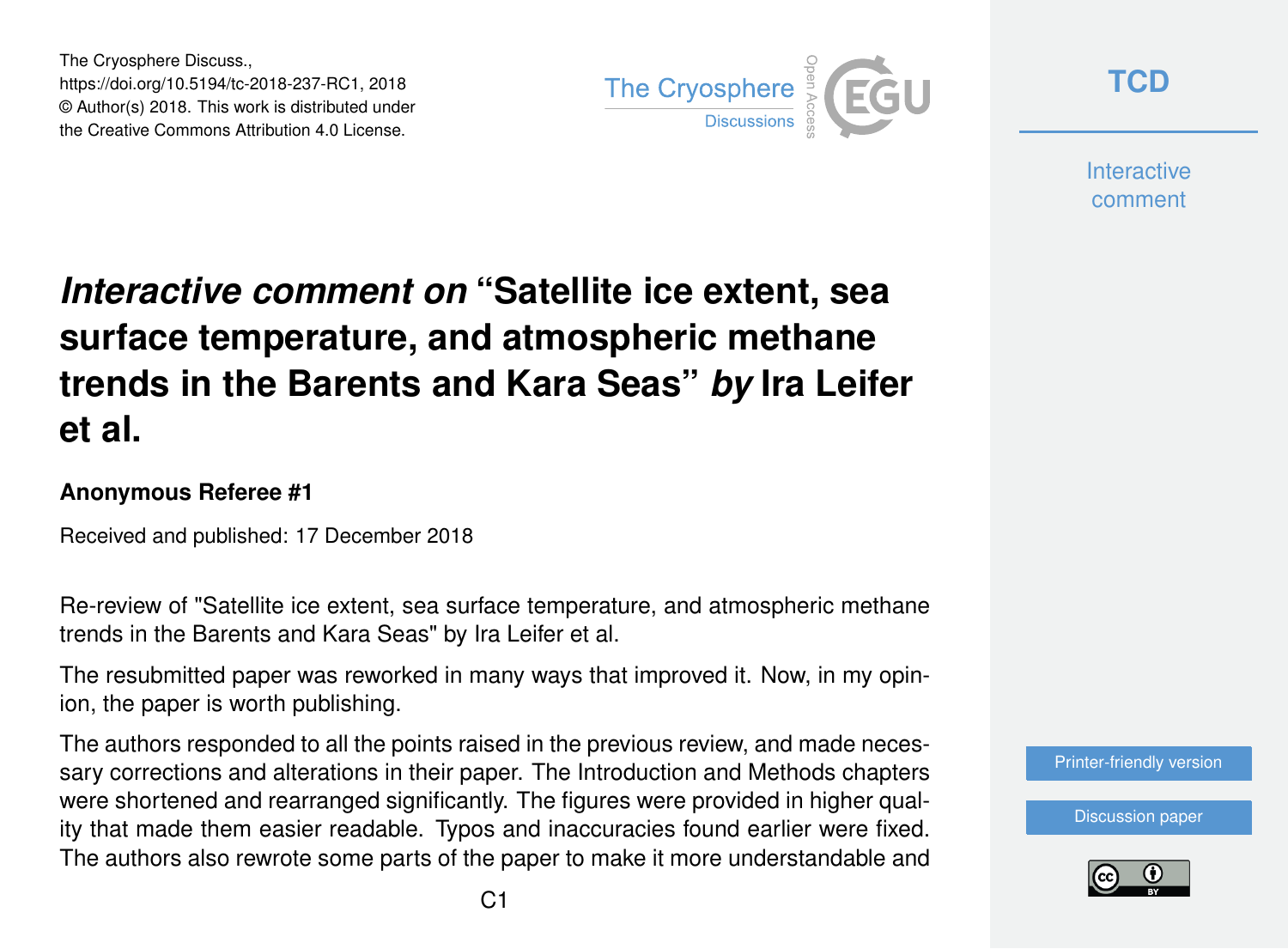to fill some gaps mentioned in the previous review.

There are only some small remarks.

Line 83: In Abstract, there is a phrase ". . . were analyzed for anomalies and trends relative to the Barents Sea". In line 83, we have "were analyzed for statistically significant trends in the Barents and Kara Seas relative to the Basin trends". What does "the Basin" mean in this context? It would be better to clarify that.

Line 269: A typo in "aare based".

Line 312–313: Is "a cooler period from 1875 to 1930" revealed from the Kola Section data or from (Skagseth et al., 2008)? The words "these data" at the beginning of the sentence makes one think that the period was revealed from the section data mentioned in the previous sentence, but observations along the Kola Section started in May 1900, so there are no data in this section before.

Line 316: There are no units in "from ∼0.2 to ∼0.12".

Line 318: A missed space in "MCand".

Line 342: A couple of typos happened in "to the west of the Grand Bank". The phrase is likely "to the south of the Great Bank" (according to Fig. 2b and 4a). The Persey Current position in Fig. 4a differs significantly from that in Fig. S2.

Line 535: As SST and CH4' are mentioned here, a reference to Fig. 8 should be added as well.

Line 547: In July, the Kara Sea is partly ice free, not wholly.

Line 555–556: The statement that "the MC then flows along the east shores of Franz Josef Land" is inaccurate. The western side of the St. Anna Trough (right east of Franz Josef Land) is a site where modified Atlantic waters (100–300 m) enter the northeastern Barents Sea from the north. The transformed Atlantic waters leave the Barents Sea between Novaya Zemlya and Franz Josef Land flowing mainly along the southern **Interactive** comment

[Printer-friendly version](https://www.the-cryosphere-discuss.net/tc-2018-237/tc-2018-237-RC1-print.pdf)

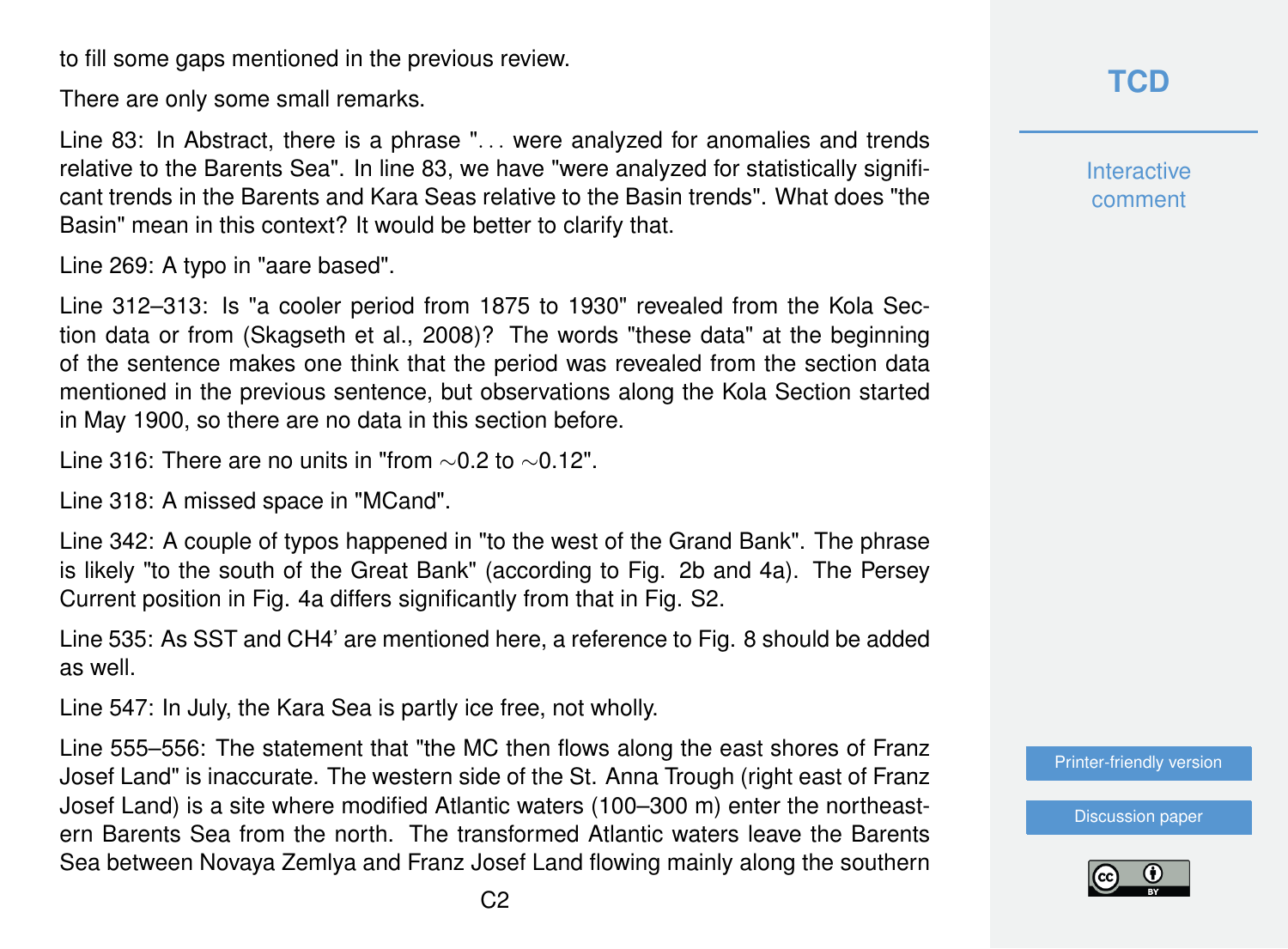and eastern sides of the St. Anna Trough.

Line 557: The Ob and Yenisei Rivers influence significantly the eastern and southeastern Kara Sea. Their impact on the northern Kara Sea, especially the northwestern part, is much weaker.

Line 561: July or June?

Line 564: Fig. 10c seems to be the right reference here.

Line 574: A typo in "In", the word needs lowercasing.

Line 583: A full stop was missed at the end of the sentence.

Line 686: A typo in "the Kara Straits", in the singular. It looks like a comma was missed after "coast".

Line 693: "north of the White Sea" is a bit inaccurate. Kolguyev Island is relatively far away from the White Sea northeastward. It is also northeast of the Kanin Peninsula.

Line 697–698: There is no flow of the Murman Current around Franz Josef Land, just Arctic waters and underlying modified Atlantic waters which are continuation of Atlantic waters in Cowing along the continental shelf break through the Fram Strait west of Spitsbergen, then rounding the northern tip of the archipelago and flowing east along the continental slope.

Line 714: The phrase "moving northwards from June–September" appears to be a bit ununderstandable.

Line 717–718: The northern Kara Sea is influenced by the Barents Sea and modified Atlantic waters (see the remark for lines 697–698) much stronger than by river outflow.

Line 722: What season is described here, when the mixed layer becomes shallower and, at the same time, cooling to the atmosphere takes place?

Line 774: There is a reference to Fig. 11 in the text, but there is no Fig. 11. It looks like

**Interactive** comment

[Printer-friendly version](https://www.the-cryosphere-discuss.net/tc-2018-237/tc-2018-237-RC1-print.pdf)